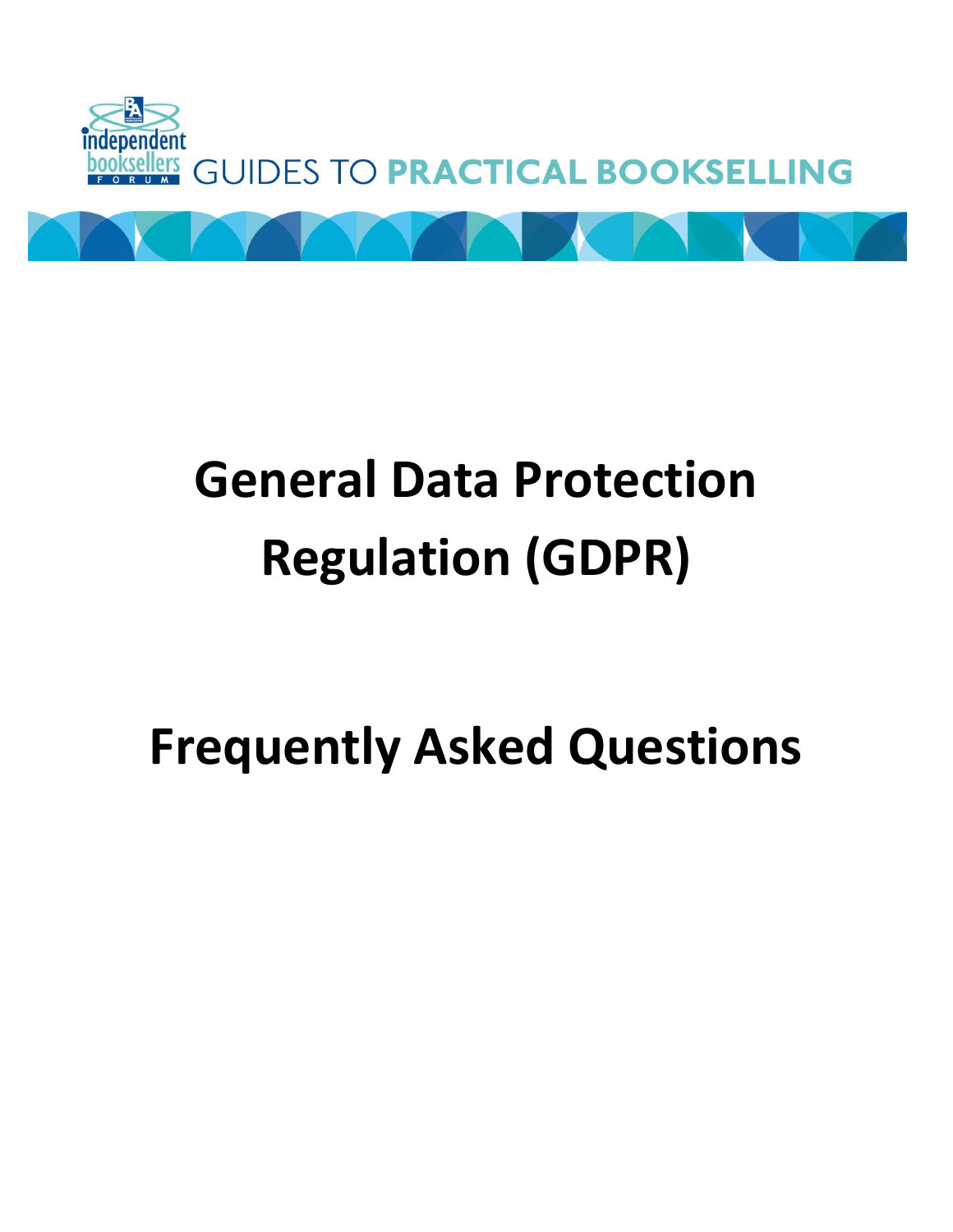# **Table of Contents**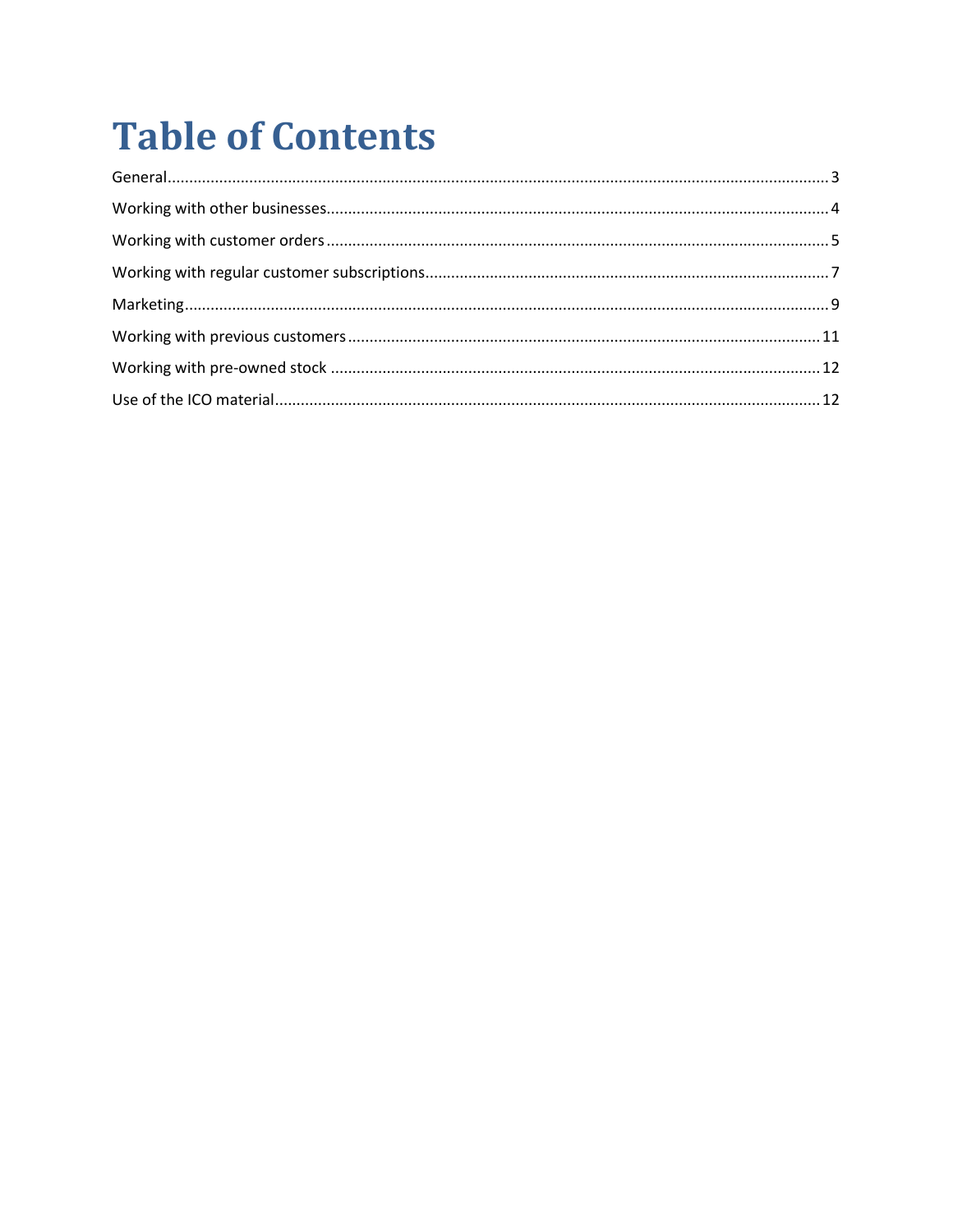# <span id="page-2-0"></span>**General**

**Q: I know I have to produce some new documentation to be GDPR compliant (privacy notice, data inventory, subject access request procedure, etc). Can the BA just produce some model documentation for me?**

A: Unfortunately, as the new documentation (privacy notice, data inventory, subject access request procedure, etc) needs to be bespoke to each business and as the BA isn't a legal advisor, we aren't able to produce model templates. We can, however, point people towards the key information to include in these documents as listed on the ICO website (e[g privacy notice,](https://ico.org.uk/for-organisations/guide-to-the-general-data-protection-regulation-gdpr/individual-rights/right-to-be-informed/) [data inventory\)](https://ico.org.uk/for-organisations/guide-to-the-general-data-protection-regulation-gdpr/accountability-and-governance/documentation/).

#### **Q: Is there just one document I should read, to tell me what I need to do to comply with the GDPR?**

A: The Information Commissioner's Office (ICO) have produced [this 12 step guide for businesses,](https://ico.org.uk/media/1624219/preparing-for-the-gdpr-12-steps.pdf) which is what we're recommending booksellers work through. Some of the steps may not be particularly relevant to your business, and others may be relevant but may not take very long to implement to make sure you're compliant.

The ICO also have an overview of the General Data Protection Regulation [here,](https://ico.org.uk/for-organisations/guide-to-the-general-data-protection-regulation-gdpr/) which we recommend you read as an overview.

#### **Q: Have the Information Commissioner's Office (ICO) produced any material for small and medium businesses?**

A: The Small and Micro business advice from the ICO can be found [here,](https://ico.org.uk/for-organisations/making-data-protection-your-business/) including some FAQs for retailers and a small businesses helpline. We recommend reading through this advice and the FAQs, so you're familiar with the background and the resources they have available.

#### **Q: Can I speak to anyone at the BA if I have questions which aren't covered in this document?**

A: Yes. Please call 0207 421 4640 and ask to speak to Pippa Halpin for GDPR guidance. Please note that the BA cannot provide legal advice, just practical guidance.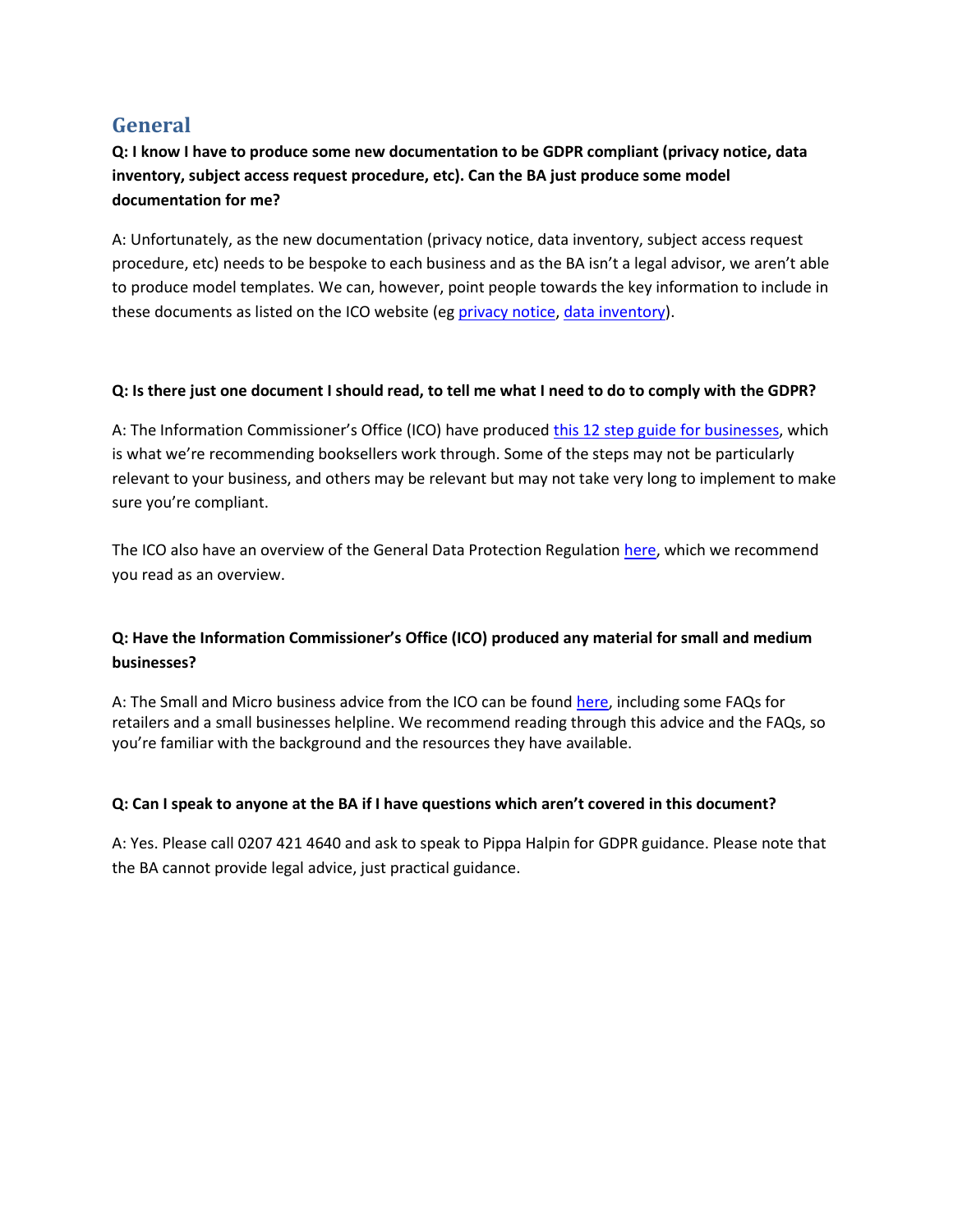# <span id="page-3-0"></span>**Working with other businesses**

#### **Q: Who is the data controller for data stored on Bertline and Gardlink?**

A: Bertrams and Gardners have confirmed that the bookseller is the data controller for all personal data stored on their systems.

#### **Q: Will Bertrams' and Gardners' systems be GDPR compliant?**

A: Yes, they have teams of people working on ensuring compliance. They will be in communications with their customers regarding GDPR compliance and about how they will work with booksellers to be compliant in time for 25<sup>th</sup> May 2018.

#### **Q: Will Mailchimp be GDPR compliant?**

A: The BA understands that Mailchimp are fully compliant with the GDPR: click [here](https://kb.mailchimp.com/binaries/content/assets/mailchimpkb/us/en/pdfs/mailchimp_gdpr_sept2017.pdf) to view the document they have circulated to explain how they comply.

#### **Q: What steps do I need to take to make sure I'm using Mailchimp in a way that's compliant with the GDPR?**

A: Click [here](https://kb.mailchimp.com/accounts/management/collect-consent-with-gdpr-forms?utm_source=email&utm_medium=email&utm_campaign=whats-new-april-2018&utm_term=unengaged&utm_content=collect-consent-with-gdpr-forms&mc_cid=66a509310b&mc_eid=ec1eb85ebb) to see how to create Mailchimp sign-up forms which are GDPR compliant.

Please see the 'Marketing' section in this document for other steps you may need to take.

#### **Q: Who is the data controller for data stored on TicketSource?**

A: TicketSource have confirmed that the bookseller is the data controller for all personal data stored on their systems.

#### **Q: What steps do I need to take to make sure I'm using TicketSource in a way that's compliant with the GDPR?**

A: Click [here](https://www.ticketsource.co.uk/kb/managing-your-account/gdpr) for information about how to use TicketSource's new GDPR-compliant system features, including their guidance on obtaining granular marketing consent and adding your Privacy Notice to the online booking process.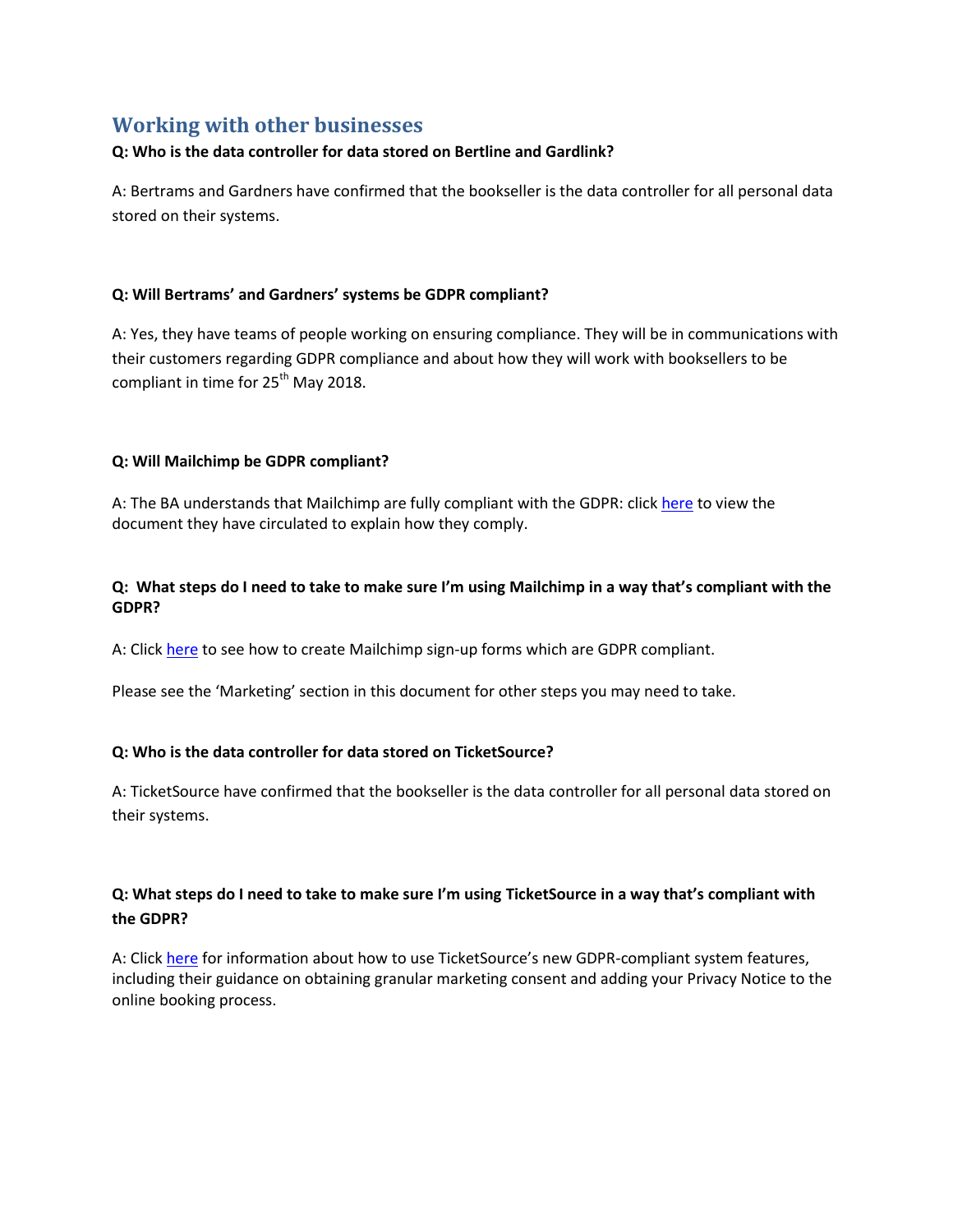# <span id="page-4-0"></span>**Working with customer orders**

#### **Q: What should I do with my receipts?**

A: Most receipts don't contain personal data and so don't fall under the scope of the GDPR.

If your receipts contain personal data, then you shouldn't keep them for longer than is necessary and you should dispose of the data securely (by shredding).

#### **Q: What should I do with customer/school invoices?**

A: See [here](https://www.gov.uk/running-a-limited-company/company-and-accounting-records) for details about how long to store financial records. The GDPR says you should store personal data 'for as long as necessary', so you are fine to keep invoices until you are no longer legally required to keep them. You should then dispose of them securely (by shredding or digital deletion).

**Q: When a customer/school places an order with us, we take a note of the customer's name, e-mail and phone number to let them know when it has arrived. Should we be adding a tick box on the form to indicate that the customer agrees to us holding their details for that one occasion?**

A: The [legal basis](https://ico.org.uk/for-organisations/guide-to-the-general-data-protection-regulation-gdpr/lawful-basis-for-processing/consent/) for processing personal data in this instance is 'necessary for performance of a contract' rather than 'consent'.

So you don't need a tick box in this instance: in fact, the ICO recommend that you shouldn't ask for consent in such instances, as it can be misleading/unfair, as the legal basis for processing their personal data in this instance isn't 'consent'.

You can keep the personal data relating to the order for as long as is necessary (for example, until the required years have passed for financial purposes, or until you have contacted the customer to let them know their order is in) and then it should be securely deleted/destroyed (by shredding or digital deletion).

What you *should* do is create a Data Inventory (an Excel spreadsheet) which will list all the types of personal data you hold, what you do with it, and your legal basis for doing it. This is a step towards complying with the GDPR 'accountability' requirement. The Data Inventory should include:

- A list of the types of personal data you hold (eg names, email addresses, postal addresses for staff, customers, suppliers)
- How you obtained this information (eg face to face, by email, via a paper form, through social media)
- Where you store this information (eg in a physical file, on your computer, in the cloud, on a wholesaler's database)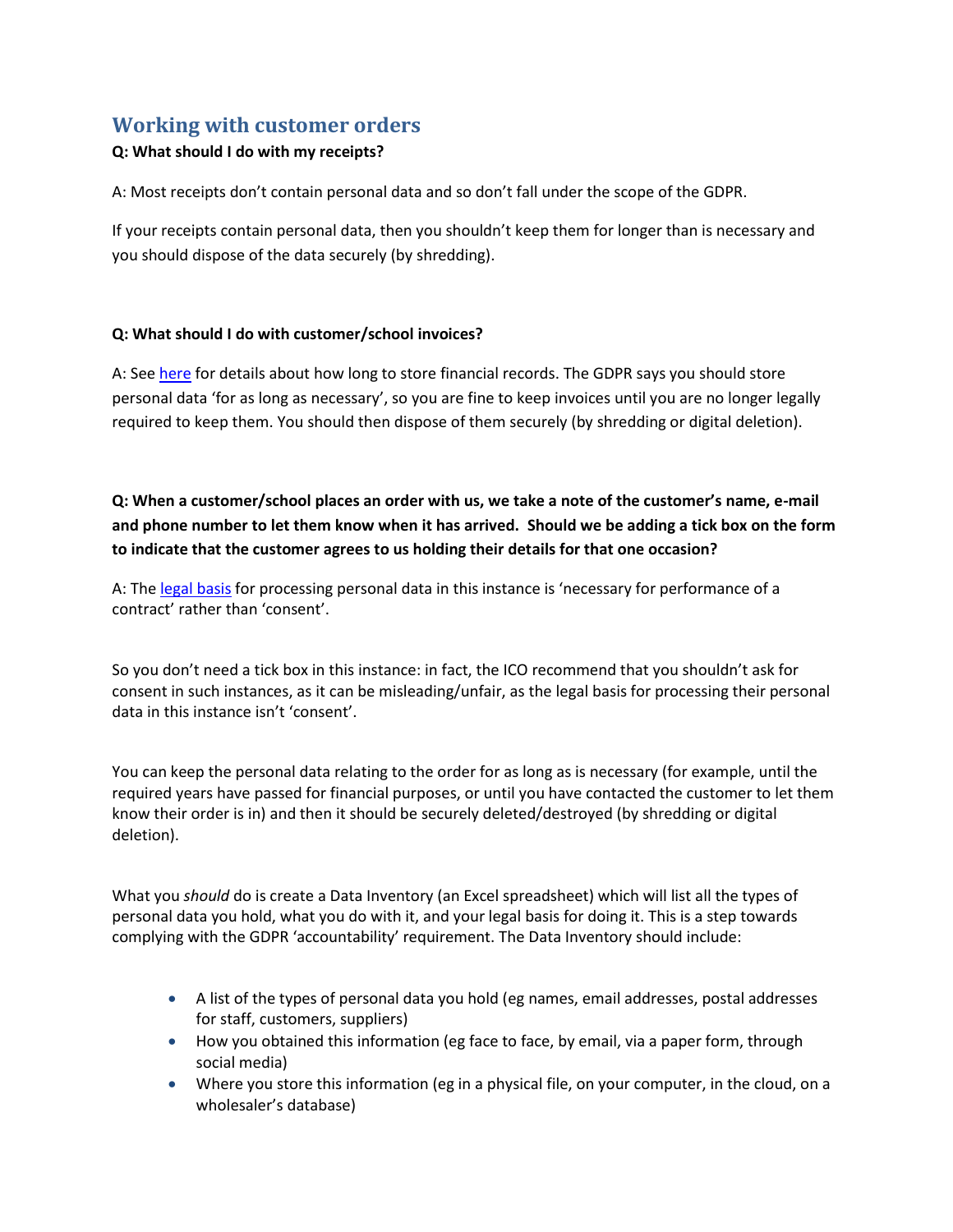- Who you share this information with (eg no-one, wholesalers, other local businesses, suppliers)
- How long you store this information for before deleting it (eg a month, a year, seven years)
- The [legal basis](https://ico.org.uk/for-organisations/guide-to-the-general-data-protection-regulation-gdpr/lawful-basis-for-processing/consent/) you are relying upon for each instance of processing the personal data (eg consent, necessary for performance of a contract, etc)

If you then plan to use the personal data for marketing purposes, then that's a different situation (see the 'Marketing' section).

#### **Q: Is a customer's order history 'personal data' or even 'sensitive personal data'? If so, do we need explicit consent before taking an order?**

A: No. The ICO have confirmed with the BA that you can't identify someone's sensitive personal data based just on their order history. For example, a customer might buy eight books on Jewish history for their dissertation, or because they themselves are Jewish: there is no way to tell just from the purchase history which of those is the case. So the ICO confirmed that the content of the purchases itself cannot count as personal data, as without additional evidence (for example, a customer saying that they are Jewish), it is impossible to definitively identify additional personal data from their purchases.

If they just tell you verbally some sensitive personal data (a.k.a. 'special categories of data'), that doesn't count as formal 'processing' either as you are not writing anything down, so you don't need explicit consent for this either.

However, if a customer verbally shares some sensitive personal data (a.k.a. 'special categories of data'), for example the fact that they are transgender, and then you log this in writing in some way (because, for example, they may have asked you to source particular books on that area), then that particular piece of information is definitely sensitive personal data (a.k.a. a 'special category of data') and should be treated accordingly. [Here's a link to how to treat sensitive data](https://ico.org.uk/for-organisations/guide-to-the-general-data-protection-regulation-gdpr/lawful-basis-for-processing/special-category-data/) a.k.a. 'special categories of data'.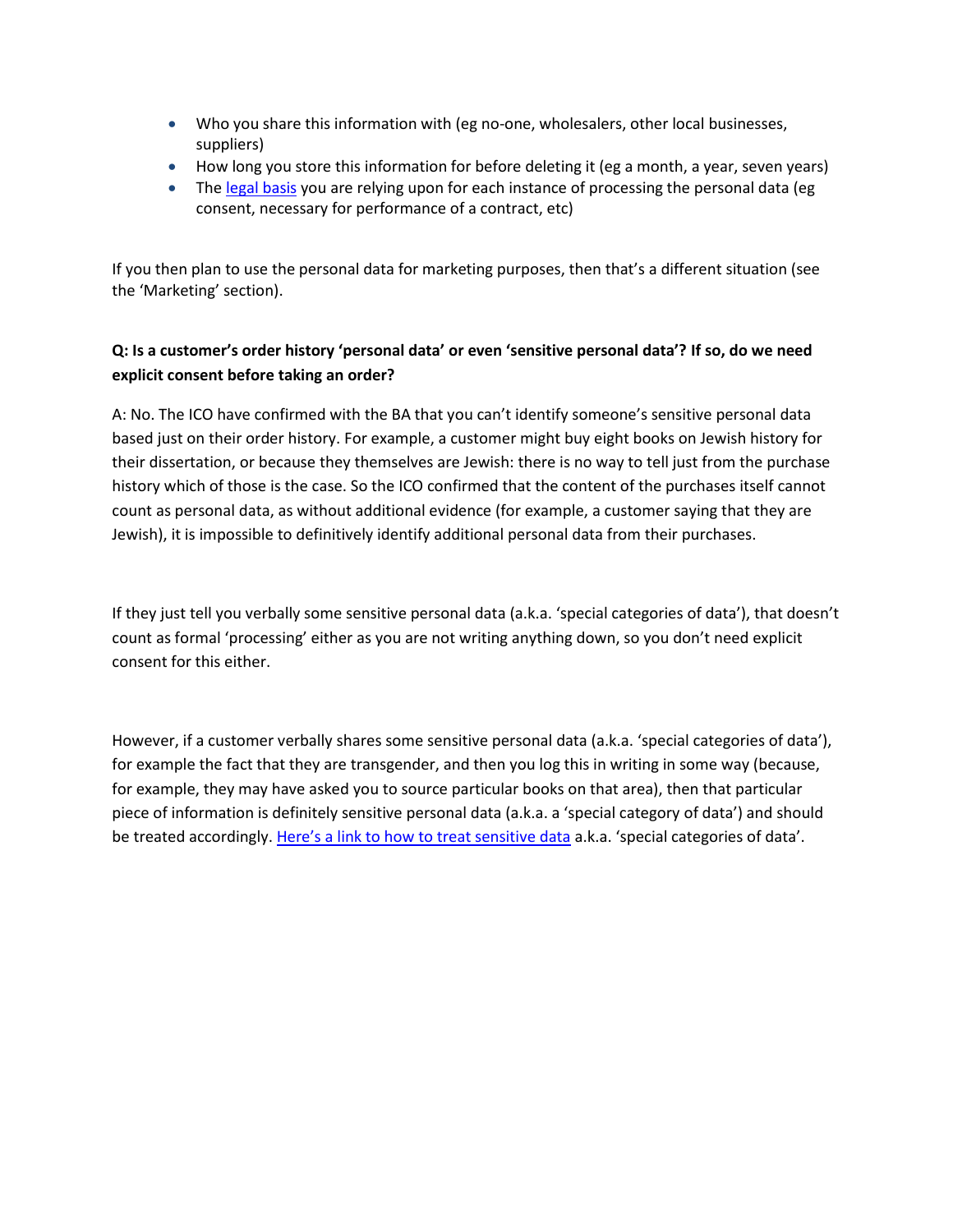# <span id="page-6-0"></span>**Working with regular customer subscriptions**

**Q: I provide monthly book subscriptions to customers. We need to hold the recipients' data for long periods - an annual subscription typically. The subscriptions are bought online, by phone and in the shop. Do I need to get the customer's consent to use their data every time I send them a book?**

A: No. For paid subscriptions, technically your 'legal basis' for processing the data is actually 'necessary for performance of a contract' rather than 'consent'. Please click [here](https://ico.org.uk/for-organisations/guide-to-the-general-data-protection-regulation-gdpr/lawful-basis-for-processing/#ib3) to see the different legal bases.

This means that you don't need to ask for consent to process the personal data in this instance: in fact, the ICO recommend that you shouldn't ask for consent in such instances, as it can be misleading/unfair, as the legal basis for processing their personal data in this instance isn't 'consent'.

You can keep the data for [as long as is necessary:](https://ico.org.uk/for-organisations/guide-to-the-general-data-protection-regulation-gdpr/principles/) presumably until the annual subscription has been fulfilled, and then possibly a couple of months afterwards in case they wish to renew. Then it should be securely deleted/destroyed (by shredding or digital deletion).

When the annual subscription has expired, you should still be able to contact the customer (even though technically your 'contract' with them has expired) to ask them if they would like to renew, based on the legal basis of ['legitimate interest'](https://ico.org.uk/for-organisations/guide-to-the-general-data-protection-regulation-gdpr/lawful-basis-for-processing/legitimate-interests/).

This legal basis only applies to customers who have an existing relationship with you and so would *reasonably expect* to be contacted by you again, even if their subscription has ended. It would be less likely to apply if they hadn't had a subscription with you for, say, five years and you sent them an email asking them if they'd like to re-join the subscription scheme.

What you *should* do is create a Data Inventory (an Excel spreadsheet) which will list all the types of personal data you hold, what you do with it, and your legal basis for doing it. This is a step towards complying with the GDPR 'accountability' requirement. The Data Inventory should include:

- A list of the types of personal data you hold (eg names, email addresses, postal addresses for staff, customers, suppliers)
- How you obtained this information (eg face to face, by email, via a paper form, through social media)
- Where you store this information (eg in a physical file, on your computer, in the cloud, on a wholesaler's database)
- Who you share this information with (eg no-one, wholesalers, other local businesses, suppliers)
- How long you store this information for before deleting it (eg a month, a year, seven years)
- The [legal basis](https://ico.org.uk/for-organisations/guide-to-the-general-data-protection-regulation-gdpr/lawful-basis-for-processing/consent/) you are relying upon for each instance of processing the personal data (eg consent, necessary for performance of a contract, etc)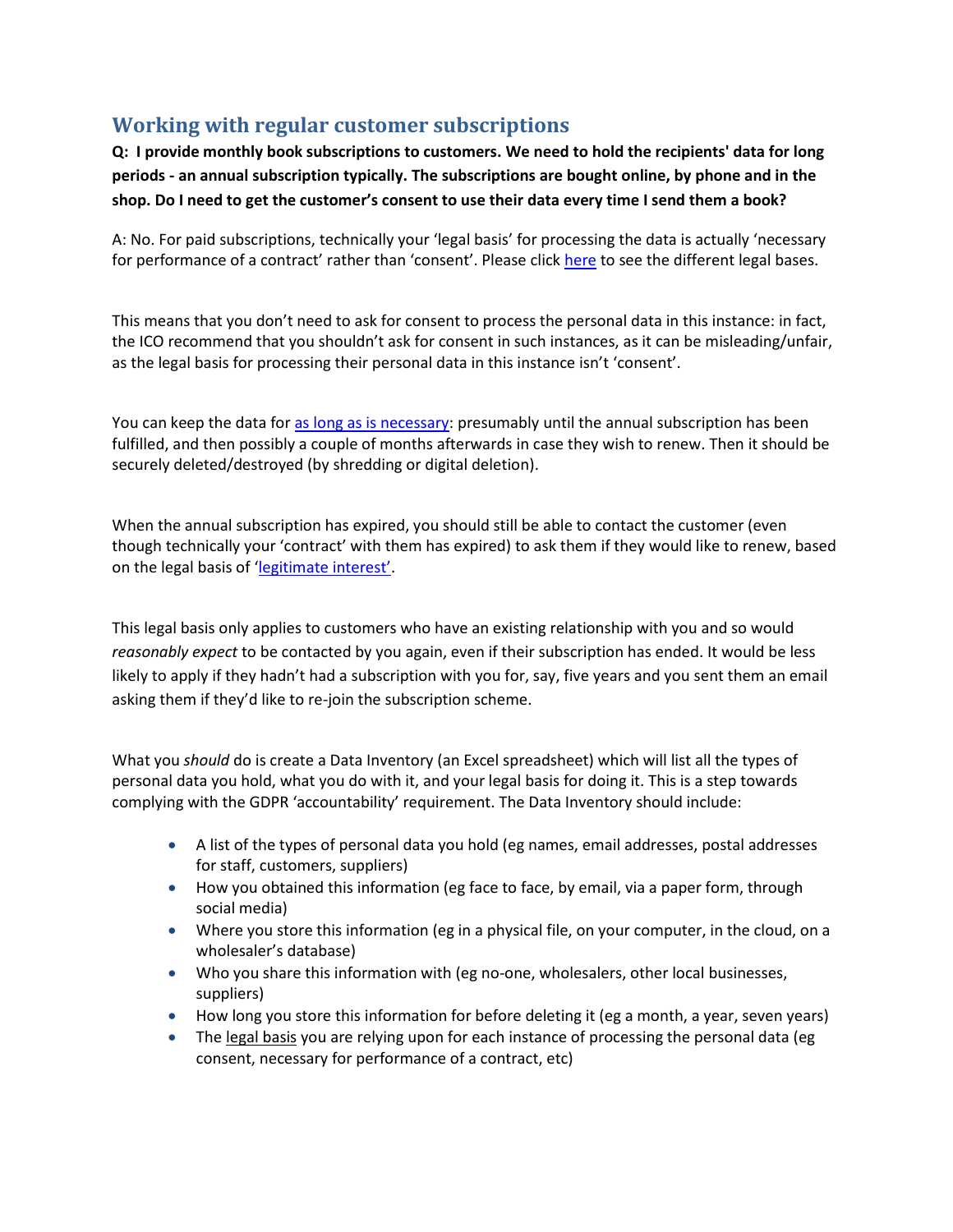If you then plan to use the personal data for marketing purposes, then that's a different situation (see the 'Marketing' section).

### **Q: What about for gift subscriptions, for example where a customer buys a gift subscription for a friend and gives us their friend's home address for the postal delivery (i.e. personal data is provided by one person about another person)? Do I need to get the gift recipient's consent?**

A: No. The ICO have confirmed with the BA that you can make strong arguments for relying on either the 'necessary for performance of a contract' legal basis or the 'legitimate interest' basis in this instance, rather than 'consent'. They said it's completely up to you which you decide to choose, but that you should carefully record your reasons either way, so you can demonstrate your arguments in case a customer ever complained.

- 1. Choosing to rely on ['Necessary for performance of a contract'](https://ico.org.uk/for-organisations/guide-to-the-general-data-protection-regulation-gdpr/lawful-basis-for-processing/contract/): they said that this could be appropriate as arguably you would need to process the gift recipient's data in order to fulfil your side of the contract with the purchaser.
- 2. Choosing to rely on ['Legitimate interest'](https://ico.org.uk/for-organisations/guide-to-the-general-data-protection-regulation-gdpr/lawful-basis-for-processing/legitimate-interests/): the ICO said that although you could make a strong argument for relying on the 'necessary for performance of a contract' legal basis, they thought that possibly in this instance, relying on the 'legitimate interest' basis would be a better option.

They said that the situation is unlikely to infringe on any rights of the recipient. They also said that although you haven't had prior contact with the gift recipient, you could strongly argue that they should *reasonably expect* to be contacted by a business who has been contracted by a friend/relative to contact them. The ICO said that the recipient can *reasonably expect* an organisation to fulfil their contract in this way and that therefore you can make a strong argument for this being a lawful legal basis.

If you decide that 'legitimate interest' is likely to be the best legal basis, you'll need to record your reasons for this, as well as taking into accoun[t these](https://ico.org.uk/for-organisations/guide-to-the-general-data-protection-regulation-gdpr/legitimate-interests/what-else-do-we-need-to-consider/) other considerations.

In either case, you don't need to include an opt-out option with each gift, as the legal basis for processing their personal data is not 'consent'.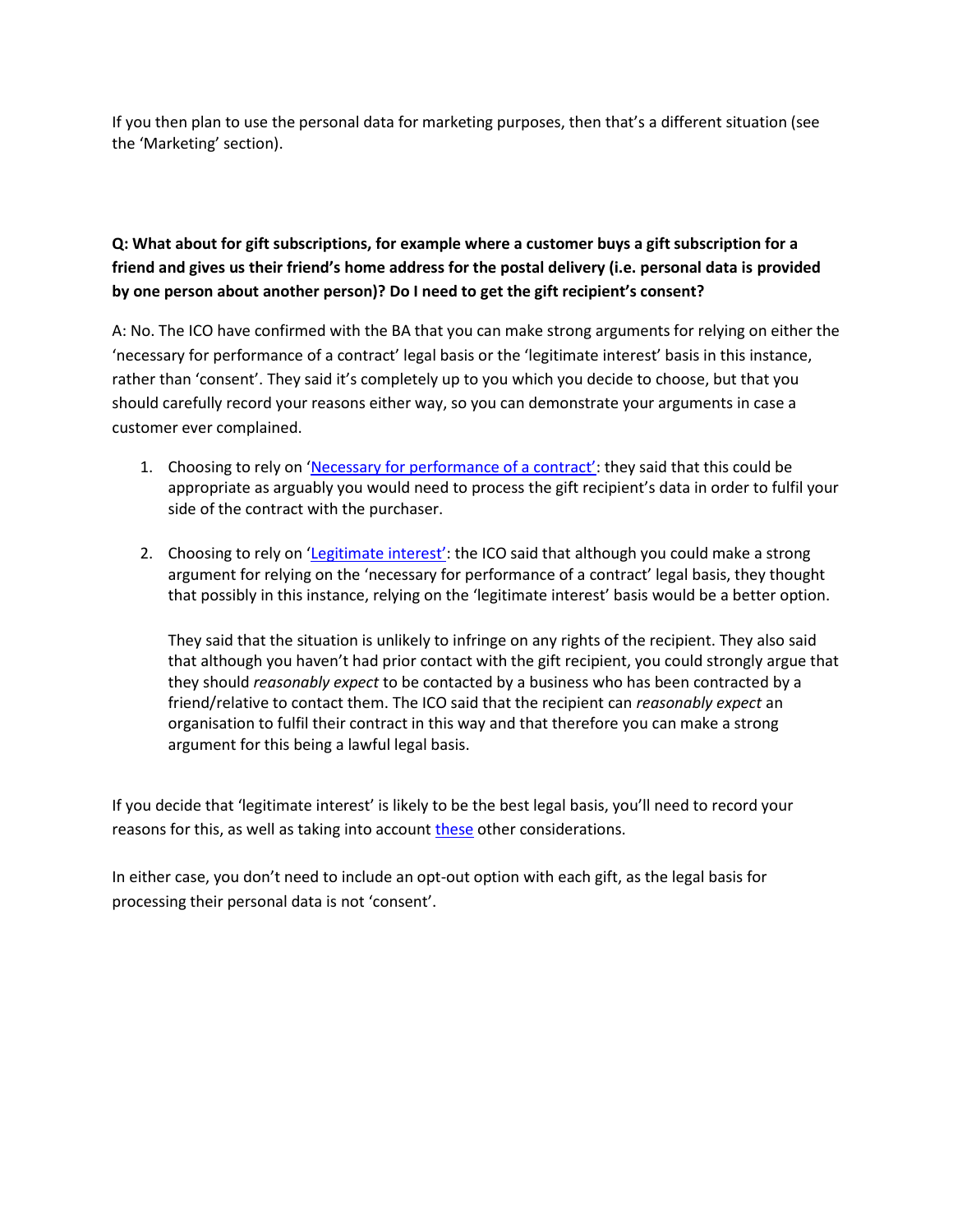# <span id="page-8-0"></span>**Marketing**

#### **Q: Can I use the details of current/previous customers for marketing purposes?**

A: Very possibly.

You could make strong arguments for relying on either the 'consent' [legal basis](https://ico.org.uk/for-organisations/guide-to-the-general-data-protection-regulation-gdpr/lawful-basis-for-processing/consent/) or the 'legitimate interest' basis (if you've already been contacting them for marketing purposes and they could *reasonably expect* to keep receiving emails from you).

The ICO say it's completely up to you which you decide to choose, but that you should carefully record your reasons either way in your Data Inventory, so you can demonstrate your arguments in case a customer ever complained. You should also make sure that customers can easily opt-out of receiving your marketing messages.

a. Choosing to rely on ['consent'](https://ico.org.uk/for-organisations/guide-to-the-general-data-protection-regulation-gdpr/lawful-basis-for-processing/consent/):

[Recital 42](https://gdpr-info.eu/recitals/no-42/) of the GDPR says: 'Where processing is based on the data subject's consent, the controller should be able to *demonstrate* that the data subject has given consent to the processing operation.'

It also has to be '*opt-in, clear and granular'*. Your mailing list may already be compliant with this if customers have *opted-in* positively to subscribe to your one specific emailing list.

However, unfortunately if you don't have *evidence* that these subscribers 'opted-in' positively in response to clear and granular consent options (which possibly you may not), then you are supposed to get fresh, GDPR-compliant, consent.

Many small businesses are sending out simple emails to their mailing list to ask them to quickly reconfirm their consent (see the following example). Please clic[k here](https://ico.org.uk/for-organisations/guide-to-the-general-data-protection-regulation-gdpr/lawful-basis-for-processing/consent/) to see the requirements for fresh valid consent. Mailchimp are doing a good job at supporting customers in this way so do check with them to see what they have in place.

#### Dear Manny,

You're receiving this email because you have previously signed up to the Black Books mailing list.

This means you're always one of the first people to hear about our latest offers, author events, community events and competitions. But changes in data protection law mean **we need you to confirm that you're still happy for us to stay in touch**.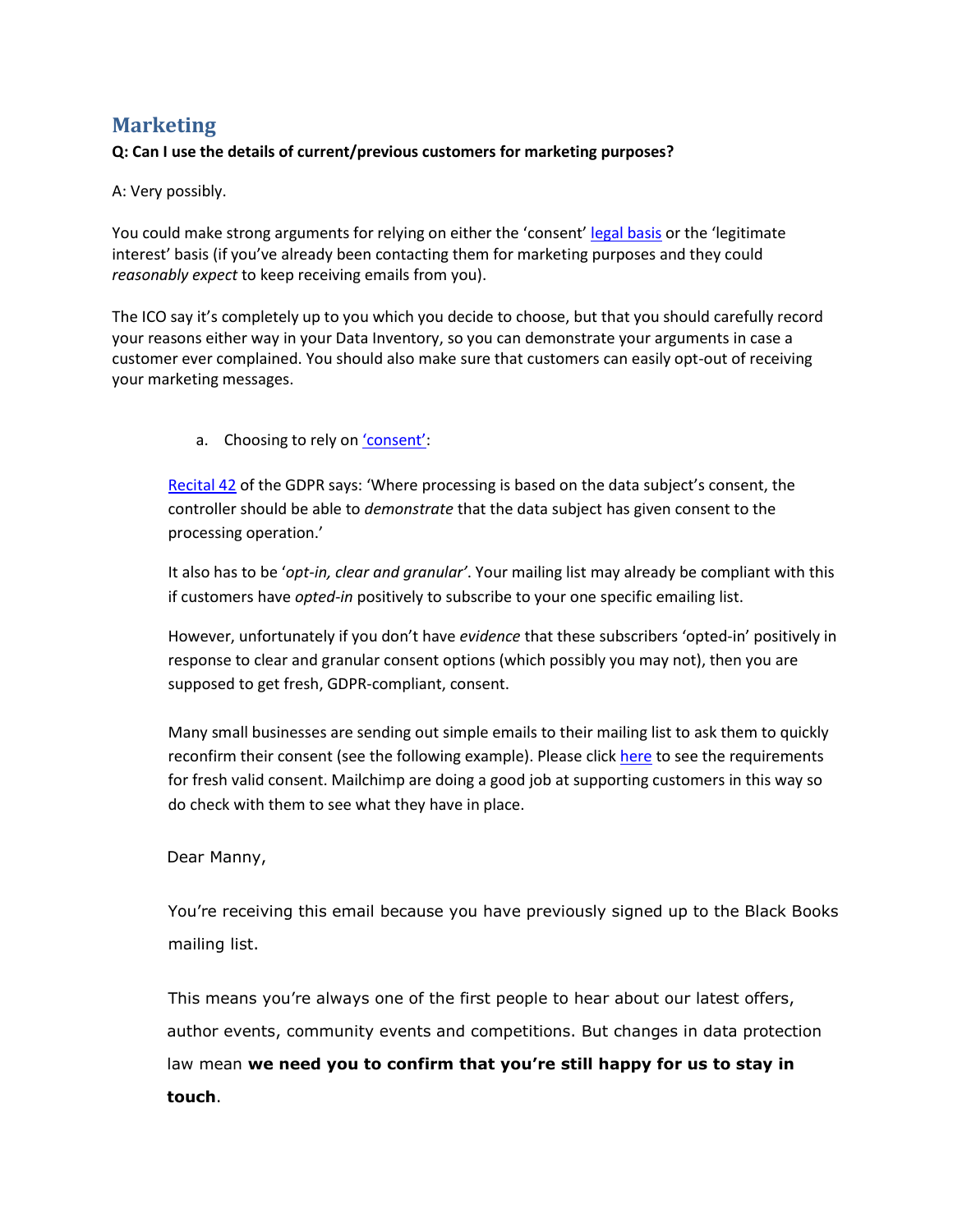Click on the button below to confirm your email subscription. If you don't, we won't be able to send you future updates on Black Books' events and offers.

Yes, I'd like Black [Books](https://en.wikipedia.org/wiki/Black_Books) to stay

in [touch](https://en.wikipedia.org/wiki/Black_Books) by email

Thanks for your support,

Bernard Black

b. Choosing to rely on ['Legitimate interest'](https://ico.org.uk/for-organisations/guide-to-the-general-data-protection-regulation-gdpr/lawful-basis-for-processing/legitimate-interests/):

The ICO have said that if you have already been in contact with a consumer via marketing email, the recipient can *reasonably expect* an organisation to contact them in this way and that therefore you can make a strong argument for this being a lawful legal basis.

If you decide that 'legitimate interest' is likely to be the best legal basis, you'll need to record your reasons for this, as well as taking into accoun[t these](https://ico.org.uk/for-organisations/guide-to-the-general-data-protection-regulation-gdpr/legitimate-interests/what-else-do-we-need-to-consider/) other considerations.

#### **Q: Can I use the details of new potential customers for marketing purposes?**

A: For any customers or potential customers that you add to your marketing list in the future, your legal basis would probably need to be 'consent' as they won't have a pre-existing relationship with you and wouldn't *reasonably expect* to be contacted by you without agreeing to this.

You would need to make sure you comply with the [GDPR standards for consent.](https://ico.org.uk/for-organisations/guide-to-the-general-data-protection-regulation-gdpr/lawful-basis-for-processing/consent/)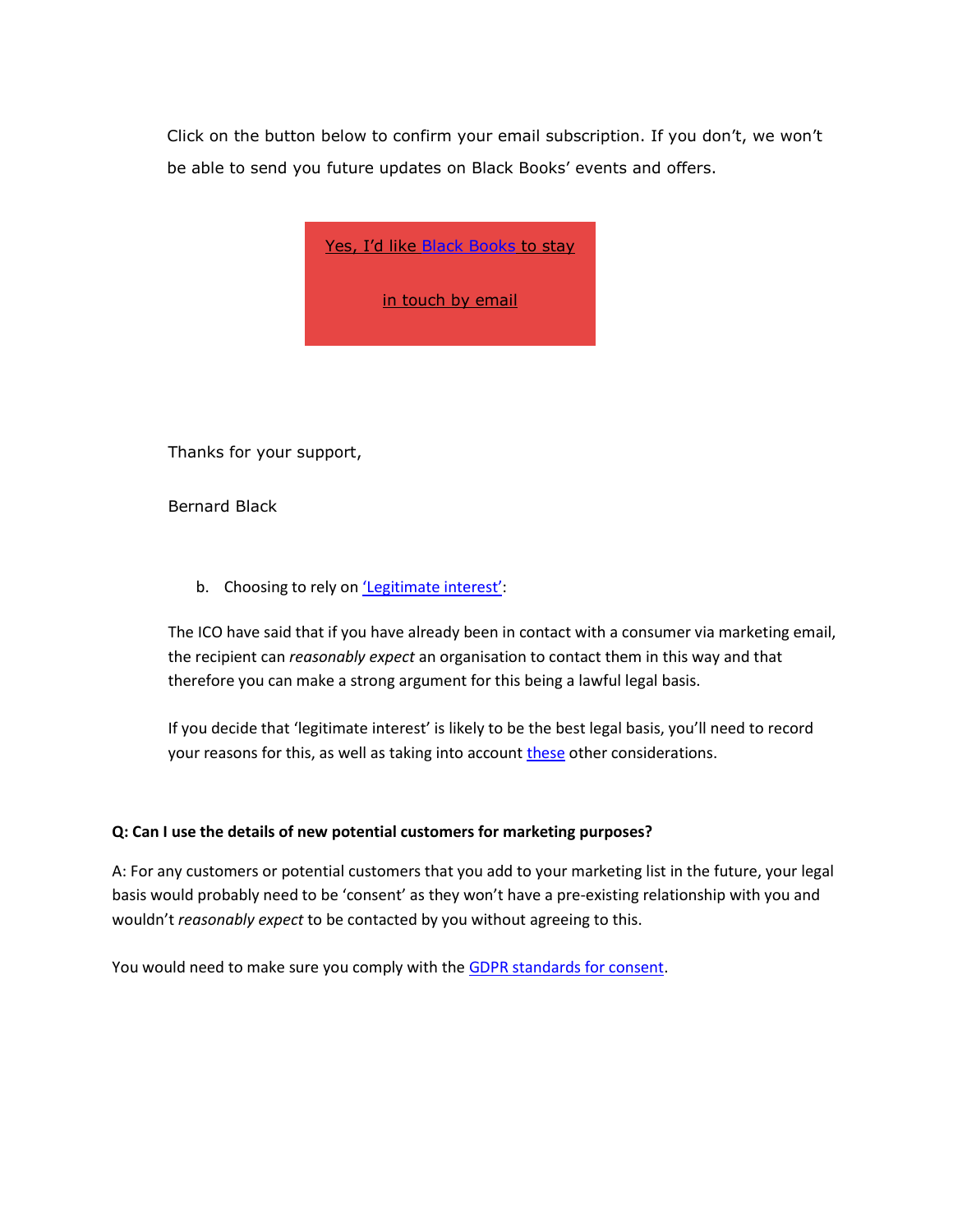# <span id="page-10-0"></span>**Working with previous customers**

**Q: We have many dormant customers on our database who may have a single invoice record from, say, 2014. We know we have to keep this for financial purposes, but do we need to get consent from our dormant customers to hold their data for financial reasons?**

A: The [legal basis](https://ico.org.uk/for-organisations/guide-to-the-general-data-protection-regulation-gdpr/lawful-basis-for-processing/consent/) for processing personal data in this instance is/was 'necessary for performance of a contract' rather than 'consent'.

So you don't need to have consent from the customer in this instance: in fact, the ICO recommends that you shouldn't ask for consent in such instances, as it can be misleading/unfair, as the legal basis for processing their personal data in this instance isn't 'consent'. This means you don't need to contact your customers to check that you can still hold their data for financial reasons.

You can keep the personal data relating to the invoice for as long as is necessary (for example, until the required years have passed for financial purposes) and then it should be securely deleted/destroyed (by shredding or digital deletion).

If there is personal data attached the dormant customer which is not necessary to be kept for financial purposes (eg their email address), then you should have a time scale (often called a 'Retention Schedule') for going through and deleting this data after a particular point in time. The GDPR states you can keep this data 'as long as is necessary for the purposes of processing': this is quite vague, so you can decide a sensible period. Perhaps if they haven't been invoiced for, say, three years, you will decide to delete this additional personal data.

What you *should* do is create a Data Inventory (an Excel spreadsheet) which will list all the types of personal data you hold, how long you hold it for, and your legal basis for keeping/using it. This is a step towards complying with the GDPR 'accountability' requirement. The Data Inventory should include:

- A list of the types of personal data you hold (eg names, email addresses, postal addresses for staff, customers, suppliers)
- How you obtained this information (eg face to face, by email, via a paper form, through social media)
- Where you store this information (eg in a physical file, on your computer, in the cloud, on a wholesaler's database)
- Who you share this information with (eg no-one, wholesalers, other local businesses, suppliers)
- How long you store this information for before deleting it (eg a month, a year, seven years)
- The [legal basis](https://ico.org.uk/for-organisations/guide-to-the-general-data-protection-regulation-gdpr/lawful-basis-for-processing/consent/) you are relying upon for each instance of processing the personal data (eg consent, necessary for performance of a contract, etc)